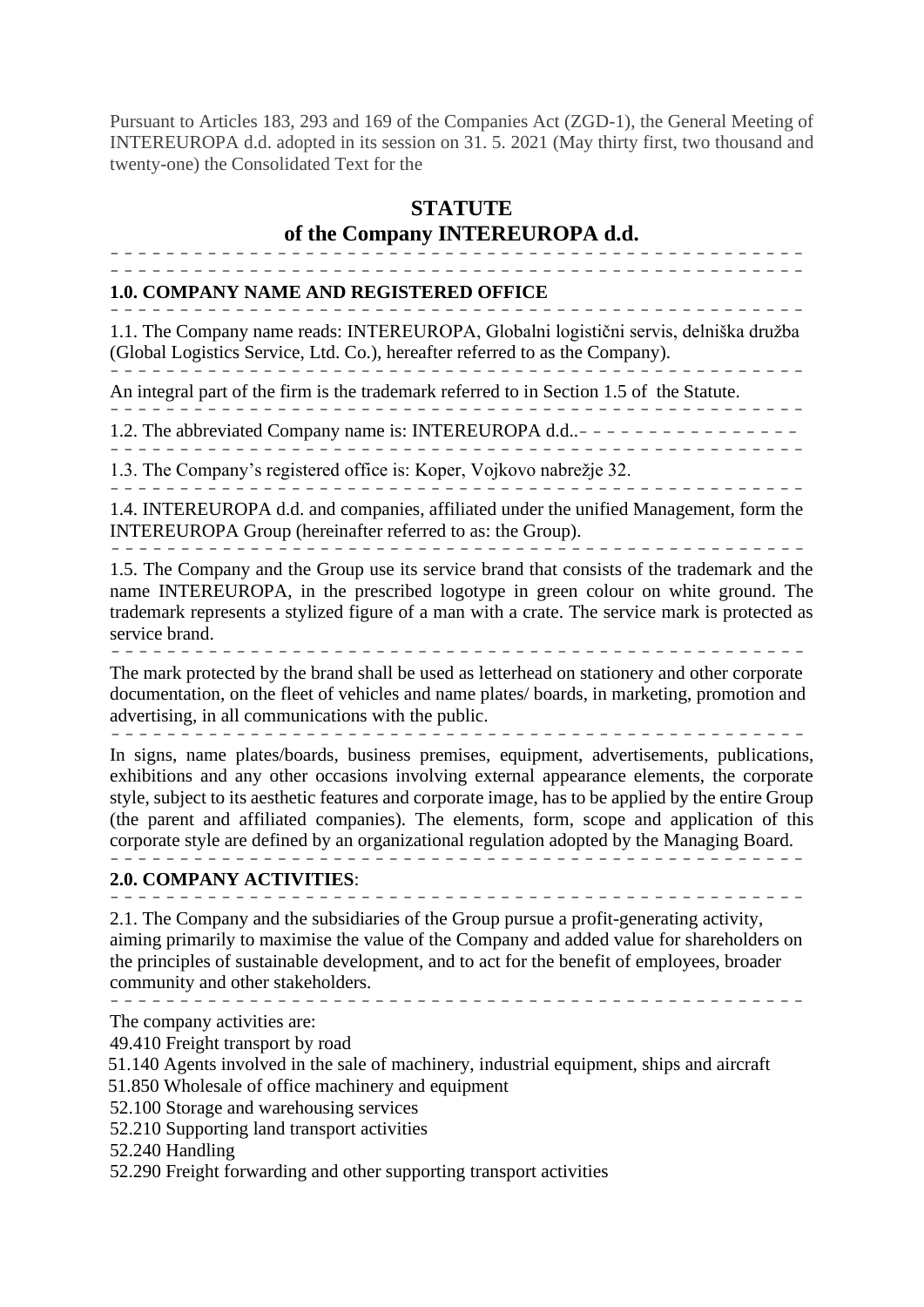53.200 Other post and courier services

68.200 Letting of and operation of own and hired property

70.220 Other business and management consultancy activities

71.330 Renting of office machinery and equipment, incl. computers

72.220 Supply with software and consultancy

72.300 Data processing

72.400 Data base activities

72.500 Maintenance and repair of office, accounting and computing machinery

72.600 Other computer related activities

74.852 Copying, blueprinting, multigraphing and similar activities

77.120 Rental and lease of freight vehicles (trucks)

80.422 Adult and other education n.e.c.''

--------------------------------------------------

The Company may, without being registered for them, also perform other activities required for its existence and as support to operations listed in this Section of the Statute, except operations that are subject to specific conditions imposed by the law, or for which a preliminary license has to be obtained from the competent authority or organization. --------------------------------------------------

# **3. 0. SHARE CAPITAL**

--------------------------------------------------

3.1. The share capital of the Company amounts to EUR 27,488,803 (in words: twenty-seven million four hundred and eighty-eight thousand and eight hundred and three EUR 00/100) and is divided into:

a.) 7,902,413 (seven million nine hundred and two thousand and four hundred and thirteen) ordinary, no-par value, dematerialized, freely transferable shares that were fully paid in by contributions in cash, and

b.) 8,928,425 (eight million nine hundred and twenty-eight thousand and four hundred and twenty-five) ordinary, no-par-value, dematerialized, freely transferable shares and 10,657,965 (in words: ten million six hundred and fifty-seven thousand nine hundred and sixty-five) preferential, no-par value, dematerialized, freely transferable shares, fully paid by delivery of contributions in kind in total value EUR 19,586,390 (nineteen million five hundred and eighty-six thousand and three hundred and ninety EUR), in that the contributions-in-kind stand for the monetary claims of individual creditors, as follows:

- monetary claim amounting to EUR 3,068,990 (three million sixty-eight thousand nine hundred and ninety 00/100 EUR ), by the creditor and investor Gorenjska banka d.d., Kranj, reg.no. 5103061000, based on which the creditor and investor acquired 3,068,990 ordinary shares in the issuing value of EUR 3,068,990;
- monetary claim amounting to EUR 2,850,752 (two million eight hundred and fifty thousand seven hundred and fifty-two 00/100 EUR ), by the creditor and investor Raiffeisen banka d.d., reg.no. 5706491000, based on which the creditor and investor acquired 2,850,752 ordinary shares in the issuing value of EUR 2,850,752;
- monetary claim amounting to EUR 2,254,980 (two million two hundred and fifty-four thousand nine hundred and eighty 00/100 EUR ), by the creditor and investor SKB banka d.d., Ljubljana, reg.no. 5026237000, based on which the creditor and investor acquired 2,254,980 ordinary shares in the issuing value of EUR 2,254,980;
- monetary claim amounting to EUR 753,703 (seven hundred and fifty-three thousand seven hundred and three 00/100 EUR ), by the creditor and investor Banka Koper d.d., reg.no. 5092221000, based on which the creditor and investor acquired 753,703 ordinary shares in the issuing value of EUR 753,703;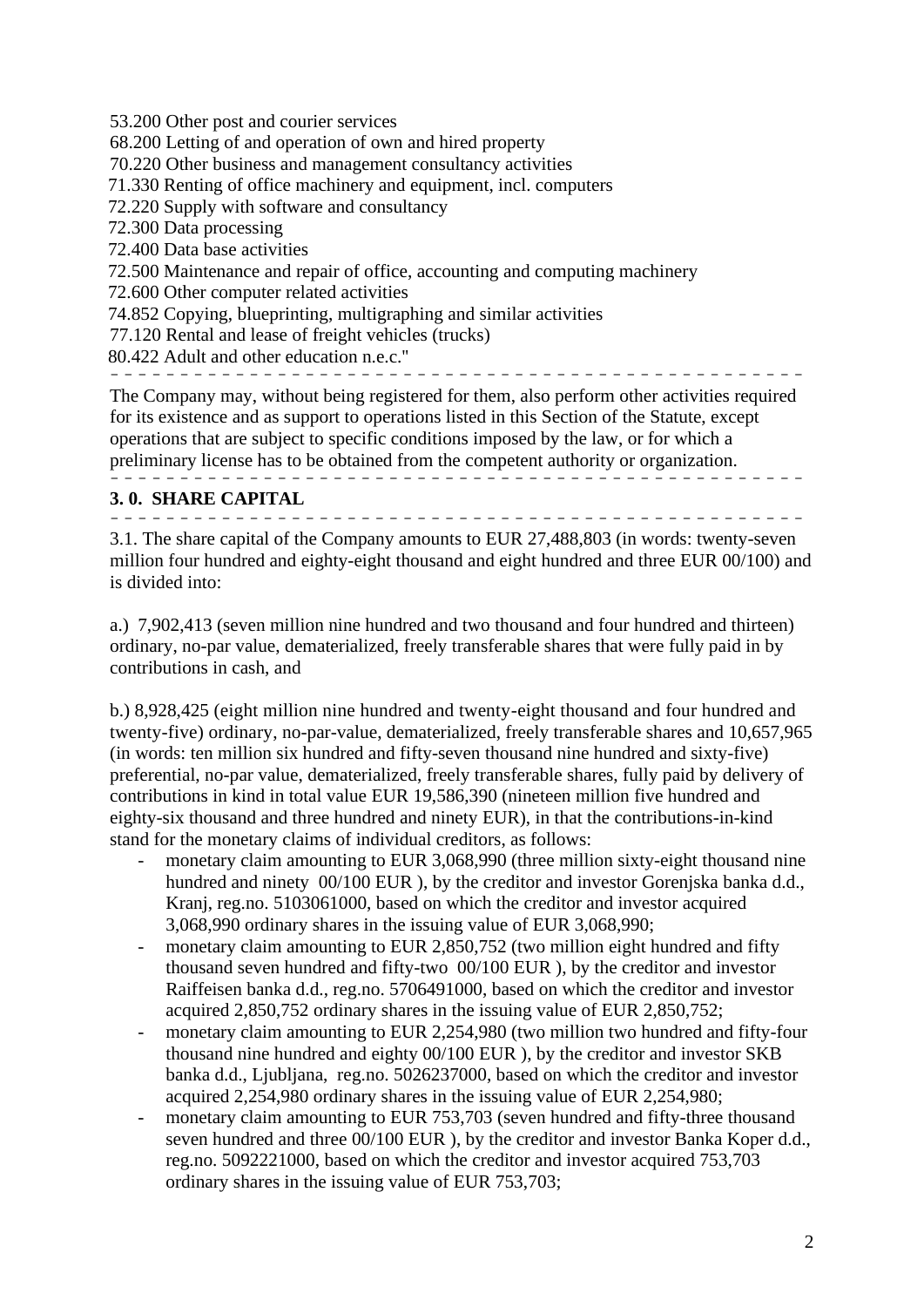- monetary claim amounting to EUR 4,942,072 (four million nine hundred and fortytwo thousand and seventy-two 00/100 EUR ), by the creditor and investor SID Slovenska izvozna in razvojna banka d.d., Ljubljana, reg.no. 5665493000, based on which the creditor and investor acquired 4,942,072 preferential shares in the issuing value of EUR 4,942,072;
- monetary claim amounting to EUR 4,530,601 (four million five hundred and thirty thousand and six hundred and one 00/100 EUR ), by the creditor and investor Nova Ljubljanska banka d.d., reg.no. 5860571000, based on which the creditor and investor acquired 4,530,601 preferential shares in the issuing value of EUR 4,530,601, and
- monetary claim amounting to EUR 1,185,292 (one million one hundred and eightyfive thousand and two hundred and ninety-two 00/100 EUR ), by the creditor and investor Nova Kreditna banka Maribor d.d., reg.no. 5860580000, based on which the creditor and investor acquired 1,185,292 preferential shares in the issuing value of EUR 1,185,292.

Each individual no-par-value share shall stand for an equal shareholding and the appurtenant amount in the Company's share capital. The shareholding of each no-par-value share in the Company's share capital shall be determined in accordance with the number of such no-parvalue shares issued. Individual no-par-value shares are indivisible. --------------------------------------------------

The holders of ordinary no-par-value shares are entitled to:

- participation in the management of the Company,
- a portion of the profit (dividend), and
- receive an adequate part of the residual assets after liquidation or bankruptcy of the Company.

The holders of preferential no-par-value shares are entitled to:

- participation in a portion of the profit, and
- receive a proportional part of the residual assets after liquidation or bankruptcy of the Company.

Preference shares entitle their holders to participation priority in the profit in the amount of 0.01 EUR (preferential amount) per share. The preferential amount is paid out in addition to participation in the profit pertaining to the holders of ordinary shares, in accordance with the Resolution on appropriation of accumulated profit.

These amounts are payable for the first time at the pay-out of profit (dividend) for the year 2013.

| 3.2. All shares are fully paid-up.                                                                                                                             |
|----------------------------------------------------------------------------------------------------------------------------------------------------------------|
| 3.3. On request of the shareholders, the Company shall issue certificates on the subscribed and<br>paid-up shares, at the expense of the applicant.            |
| 3.4. The Company's shares are issued in book-entry form (as 'dematerialized' securities).                                                                      |
| 3.5. The transfer of registered shares is valid when entered in the Share Register, unless<br>otherwise stipulated or allowed by law or secondary regulations. |
| 3.6. A forced retirement of shares is allowed for the purpose of covering the loss by way of<br>reducing the share capital.                                    |
|                                                                                                                                                                |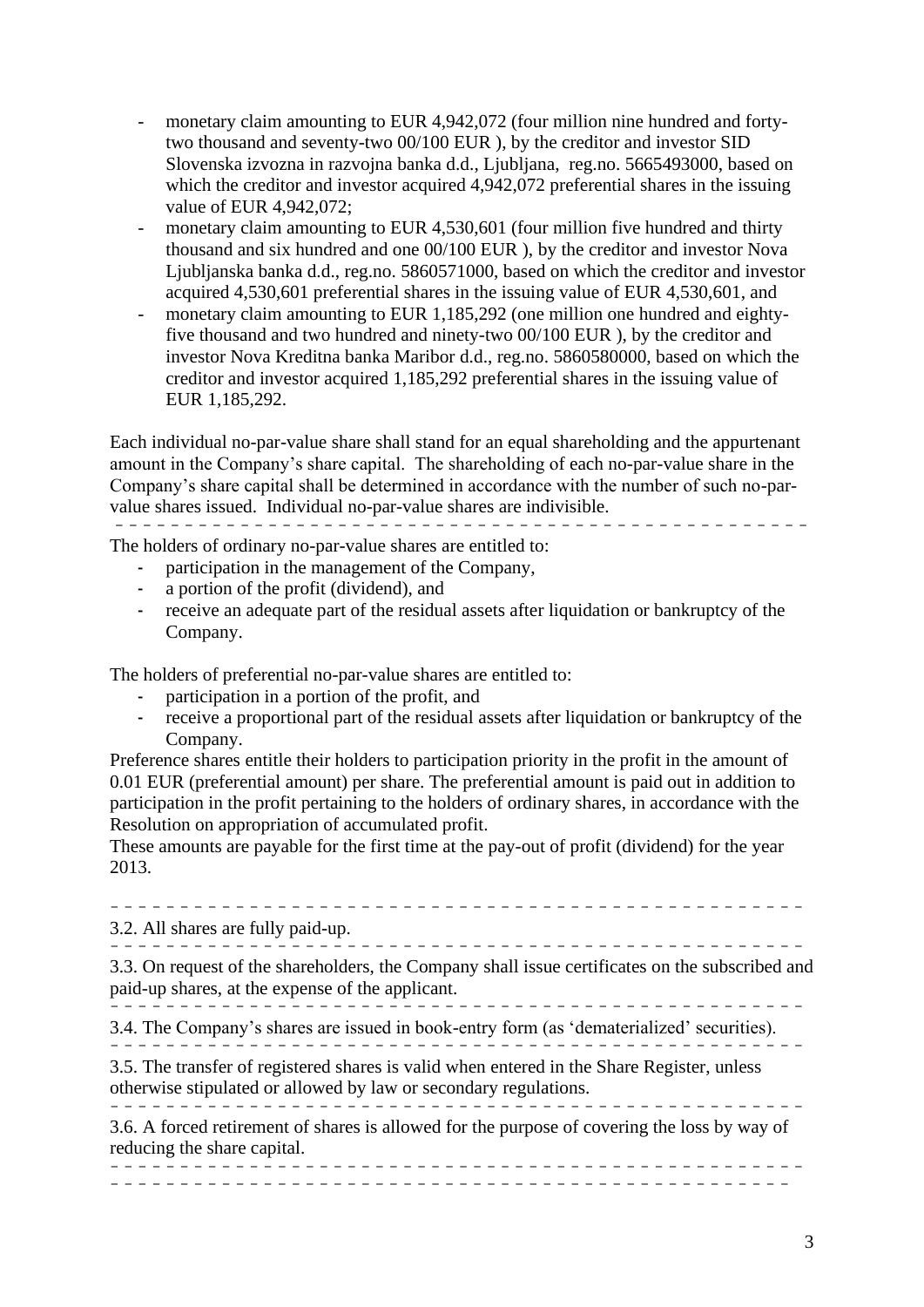#### **4.0. ACQUISITION OF OWN SHARES** --------------------------------------------------

4.1. The Company may acquire own shares for the purposes and under the procedure provided by the law. --------------------------------------------------

The Company may not acquire own shares exclusively for the purpose of trading. 4.2. The General Meeting may authorize the Managing Board for the acquisition of own shares. --------------------------------------------------

The authorization for purchasing must be adopted by no less than a 3/4 (three quarter) majority of votes of the capital stock represented and shall be valid for 18 months.  $- - - -$ --------------------------- -----------------------

In its Resolution granting the authorization to acquire own shares, the General Meeting shall also fix the minimum and maximum selling price for these shares, as well as the share (%) thereof, whereby the total nominal amount of own shares may not exceed 10% of the capital stock. --------------------------------------------------

4.3. If not otherwise set out in the resolution by the General Meeting, the Company may dispose of its own shares, acquired under the authorization referred to in Section 4.2. hereof, only by transactions concluded in the organized Securities Market. --------------------------------------------------

The General Meeting may also authorize the Managing Board to retire own shares acquired in the manner described above without taking a further decision to reduce the share capital.

-------------------------------------------------- 4.4. The reserves for own shares that are mandatory by law shall be formed by the Managing Board at the time of drawing up the Annual Report.

-------------------------------------------------- The reserves required for own shares may only be made provided that this fact shall not reduce the share capital of the Company and/ or the reserves required by law or this Statute

which are not eligible for a payout to the shareholders, and provided that the total nominal, or any higher emission amount for the Company's shares has been fully paid up. --------------------------------------------------

#### **5.0. CAPITAL INCREASE AND DECREASE** ------------- -------------------------------------

5.1. Any increase of the capital stock by way of new emission of shares, the type and class of the shares shall be subject to a resolution by the General Meeting, deciding by the threequarter-majority of the share capital represented.  $-$  -

--------------------------------------------------

5.2. The currently registered shareholders shall have the pre-emptive right to subscribe to new shares in proportion to their shareholding in the Company. The pre-emptive right may only be excluded by the General Meeting Resolution, adopted by the three-quarter-majority.  $-\frac{1}{2}$ --------------------------------------------------

The provision of the first paragraph of this Section shall also apply to assuring the options and other entitlements to subscription of new shares, whereby the General Meeting may decide on such options and other entitlements to subscribing new shares, and on any evtl. resulting exclusion of the pre-emptive right vested in the currently registered shareholders, only after the resolution on increasing the capital stock of the Company has been adopted.  $- - - - - -$ --------------------------------------------------

5.3. No later than in 8 (eight) days following the General Meeting's Resolution on the share capital increase by issuing new shares, the Managing Board shall, by publication in daily newspapers, invite the currently registered shareholders to subscribe and pay-in the new shares in proportion to their current shareholding in the Company. The current shareholders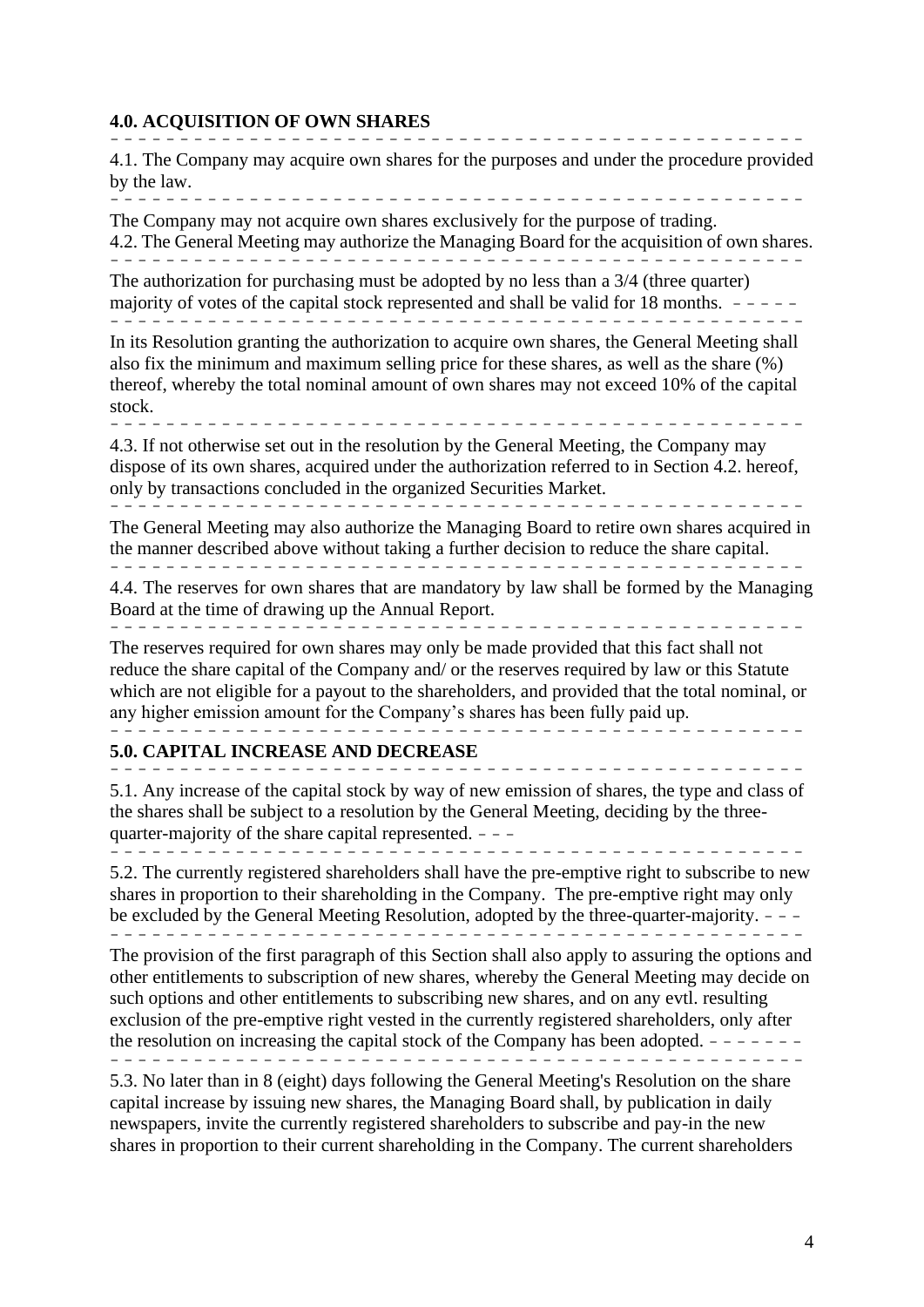shall subscribe to newly issued shares no later than in 14 (fourteen) days after publication in the daily press, unless the resp. Resolution on new shares issue should provide otherwise. --------------------------------------------------

5.4. To enforce the right of pre-emption, the beneficiary shall send a statement in writing to the Managing Board in the term specified in the Resolution on the issue of new shares.  $\frac{1}{2}$  - ---------------------------------------------------

Should the current shareholders not enforce their right of pre-emption and not subscribe to newly issued shares in the due term, the Managing Board may invite third parties to subscribe to new shares.

--------------------------------------------------

5.5. The procedure of issuing and the terms of subscription to new shares, as well as the payment thereof, are laid down by law or the resp. Resolution of the General Meeting on new shares issue. --------------------------------------------------

5.6. The increase of share capital shall become effective on the date of entry in the Register of Companies held with the Court.

--------------------------------------------------

5.7. The General Meeting may decide to increase the share capital of the Company from other elements of equity capital.

 $-$ 

The elements of equity capital that are transformed into share capital shall be stated in the last annual Balance Sheet, or in the Interim Balance Sheet resp., drawn up in compliance with the provisions of the law regulating the annual balance sheet. ------------------- --------------------------------------------------

The General Meeting may decide to increase the share capital by transforming other elements of equity capital into the share capital only after the Annual Report for the preceding financial year, concluded before deciding on the capital increase, has been duly adopted.

------------------------------- ------------------- 5.8. It is prerequisite that the Balance Sheet underlying for the restructuring of other elements

of equity capital into share capital be audited, and bear the Auditor's approval.  $- - - - - - - -$ 

----------------------------------------------- --- 5.9. The restructuring of other elements of equity capital into the share capital is not allowed if the relevant Balance Sheet states a retained loss or a net loss of the financial year.

--------------------------------------------------

5.10. The increase of the share capital from re-structuring of other elements of equity capital may either result in a higher nominal value of the share, or in issuing new shares, respectively. If new shares are issued, the current shareholders shall be entitled to new shares in proportion with their shareholding in the Company's share capital. --------------------------------------------------

5.11. The increase of share capital from other elements of equity may not give rise to a decrease of these elements under the minimum level permitted by law. --------------------------------------------------

5.12. In order to implement the reasons laid down by law, the General Meeting may decide, applying the procedure required by law and this Statute that the share capital be increased by no more than a half of the share capital that exists at the time of deciding on such an increase of capital (conditional increase of capital). --------------------------------------------------

In each Resolution on the conditional increase of the share capital, adopted by the General Meeting, the amount and the reason underlying the conditional increase of the share capital shall be clearly determined. --------------------------------------------------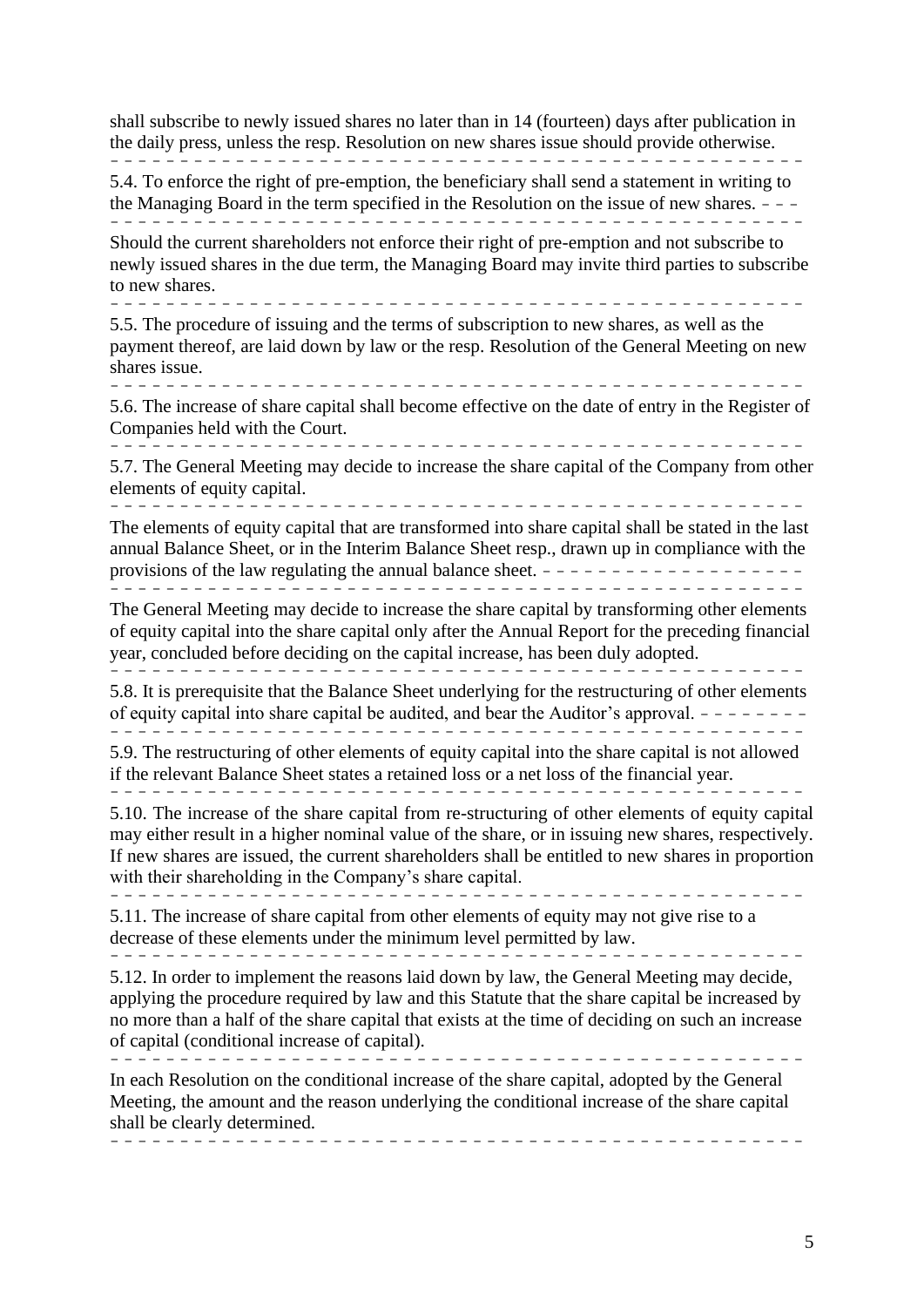5.13. Such a decision by the Managing Board on the substance of the rights vested in the newly issued shares and on the terms and conditions for issuing the shares from the authorized capital, is subject to obtaining the consent by the Supervisory Board. ------------------------------ --------------------

5.14. The Supervisory Board is authorized to amend the Statute and align it with the validly adopted decision of the Managing Board regarding the share capital increase and the issue of new shares of the Company from the authorized capital. --------------------------------------------------

5.15. The Company may reduce the share capital if so required by law or resolved by the General Meeting with a 3/4 (three quarter) majority of vote. The Resolution must contain the reason for, or purpose of reducing the share capital, as well as the method of decreasing the share capital.

--------------------------------------------------

The law also provides the terms for applying the simplified procedure in the share capital decrease.

---------- ---------------------------------------- **6.0. CORPORATE BODIES** -------------------------------------------------- **6.1. THE MANAGING BOARD**

--------------------------------------------------

6.2. The Managing Board shall run the Company independently, assuming full responsibility: it also acts for the Company and represents it against third party, without limitations. --------------------------------------------------

--------------------------------------------------

6.3. The Managing Board is appointed and recalled by the Supervisory Board.

6.4. The Managing Board consists of no more than 4 Members.

The structure of the Managing Board – the President, Deputy President and the number of members thereof – shall be specified by the Supervisory Board in its Resolution Appointing the Managing Board.  $-$ 

6.5. Each member of the Managing Board shall be responsible for a particular scope of operations, to be further regulated in the Rules of Procedure on the operation of the Managing Board.

-------------------------------------------------- 6.6. The Management Board shall adopt decisions by majority vote of all its Members.

--------------------------------------------------

6.7. The term of office of the Managing Board Members shall be up to 5 (five) years, counting from the day of appointment. --------------------------------------------------

6.8. The Company is represented by the President of the Managing Board with a Member of the Managing Board or jointly by two Members of the Managing Board. If the Company has a person with the power of procuration, the latter shall represent the Company together with the President of the Managing Board or with a Member of the Managing Board

--------------------------------------------------

6.9. The Managing Board may entrust a person in the company or outside it with the power of procuration that relates to the whole Company. The power of procuration may also be granted to one person for a Company's subsidiary.

6.10. In case the Director of Labour Relations is given a vote of non-confidence, the Supervisory Board shall relieve her/him of this position in its first session.

-------------------------------------------------- --------------------------------------------------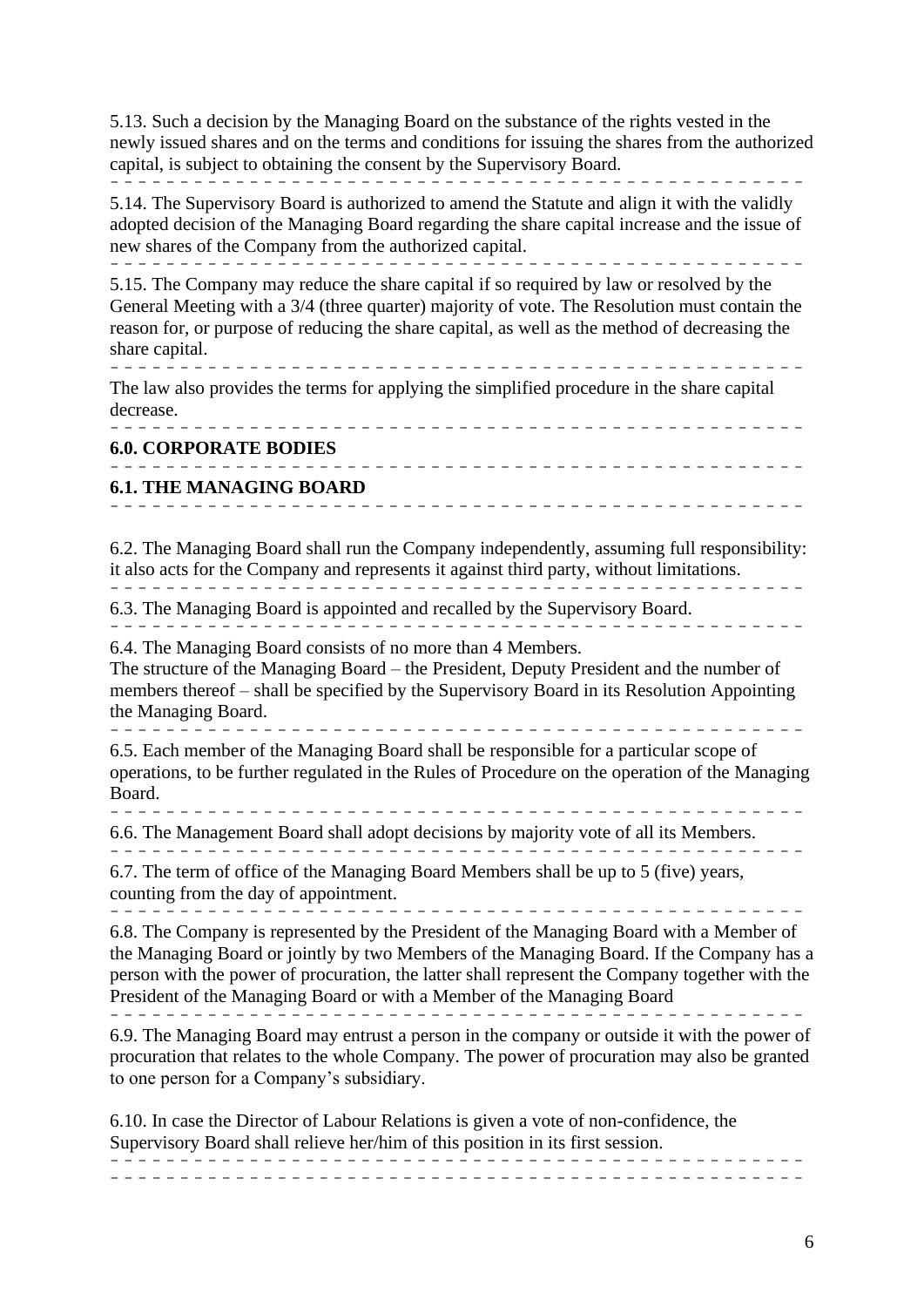6.11. The Management Board shall adopt the Rules of Procedure to define its work. If the Supervisory Board, by way of a resolution on the election of a Management Board member, also determines the work area of a Management Board member, the Management Board shall observe the decision of the Supervisory Board when distributing the work areas to Management Board members in the Rules of Procedure. --------------------------------------------------

6.12. In addition to legal requirements, the President and each Member of the Managing Board shall satisfy the following criteria:

- adequate professional education and no less than 5 (five) years of successful service /experience in managerial positions,
- managerial and organizational qualifications,
- working language skills in at least one foreign language (English, German, Italian or French).

All the requirements from the preceding paragraph shall also apply to Human Resources Executive, except the requirement for service / experience in managerial positions.

.-------------------------------------------------- 6.13. The Managing Board is competent to adopt the Company bylaws, unless otherwise required by the law. --------------------------------------------------

6.14. The preparation of the Annual Report is also the responsibility of the Managing Board.

6.15. Deleted. - - - - - - - - - - - - - - - - - - - - - - - - - - - - - - - - - - - - - - - - - - -------------------------------------------------- --------

#### **6.16. THE SUPERVISORY BOARD** --------------------------------------------------

6.17. The Supervisory Board consists of 6 (six) members, thereof 2 members are elected as representatives of employees by the Works Council. --------------------------------------------------

6.18. The General Meeting elects the Supervisory Board by a simple majority of votes of the shareholders attending, whereas the Members representing the employees are elected by the Works Council. --------------------------------------------------

6.19. The Supervisory Board members shall be appointed for a term of 4 (four) years, and may be re-elected.

-------------------------------------------------- The Supervisory Board shall elect its President and Deputy President from among its members. The Presidency shall last the whole term of office, unless the Supervisory Board should decide otherwise. The Deputy President is vested with the President's powers in case the President is unable to attend.

------------------------------------------------- The President shall convene and conduct the sessions of the Supervisory Board, and be

authorized to express the will and publish the decisions taken by the Supervisory Board. --------------------------------------------------

The Supervisory Board President represents the Company against the Management Board, and represents the Supervisory Board against the bodies of the Company, as well as third parties, unless otherwise stipulated for each concrete case.

-------------------------------------------------- It is imperative that the President be the representative of shareholders.

6.20. The session of the Supervisory Board may be convened by the President on its own or another Member's initiative, or on behalf of the Managing Board.

--------------------------------------------------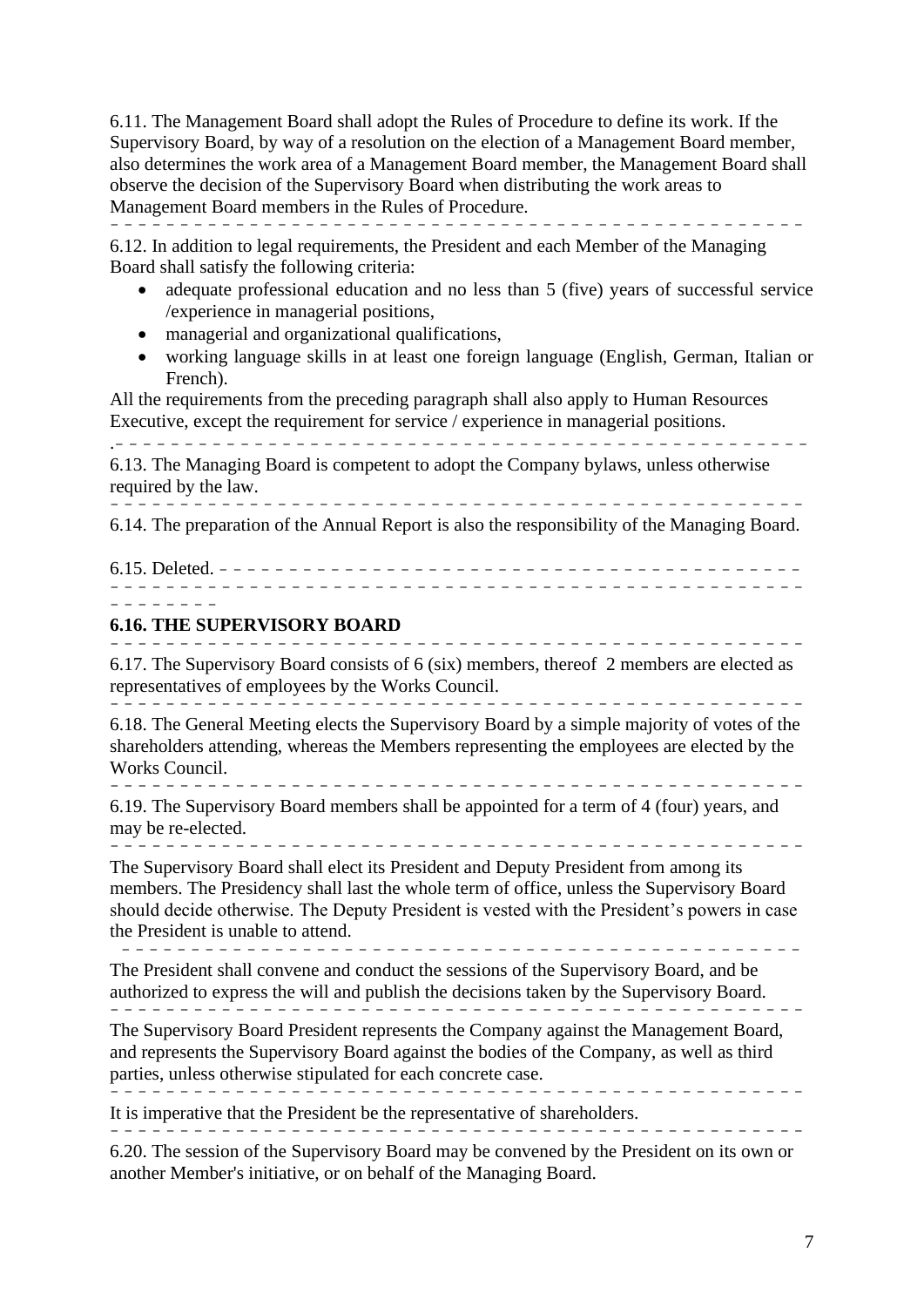----------------------------------- --------------- 6.21. The Supervisory Board shall make decisions in its sessions. Decisions and resolutions by the Supervisory Board may be adopted in writing, by telephone, telegraph or by similar technical devices, provided that no member disagrees about such communication.

-------------------------------------------------- 6.22. The Supervisory Board is in quorum if more than one half of the members are present.

--------------------------------------------------

6.23. In the event of a tie, the Supervisory Board President shall have the casting vote. --------------------------------------------------

6.24. The Resolution requiring a recall before time of the shareholders' representatives is valid if adopted with 3/4 majority of votes cast in the General Meeting, while the conditions for discharging the representatives of employees are laid down in the Rules of Procedure by the Works Council.

Notwithstanding the provision of the preceding paragraph hereof, upon proposal of the Supervisory Board or shareholders representing no less than 10% of the share capital, the Court may, for cogent reasons, recall a Member of the Supervisory Board.

--------------------------------------------------

6.25. Should the term of office of a Supervisory Board Member expire for any reason, the supplementary election shall be held in four months at the latest. --------------------------------------------------

6.26. The Supervisory Board Members are entitled to remuneration for the pursuit of their function, in the amount fixed by the General Meeting. The Supervisory Board members and the members of Supervisory Board committees are entitled to receive attendance fee for attending and their preparation for the sessions, as well as the refund of the costs incurred at performing the work assigned by the Supervisory Board and the resp. committees, in the amount fixed by the General Meeting. --------------------------------------------------

Members of the Supervisory Board may not participate in the profit.

------------------ -------------------------------- 6.27. The Supervisory Board shall further regulate the approach to, and terms of its operation by setting up the Rules of Procedure.

## **6.28. THE GENERAL MEETING**

. . . . . . . . . . . . . .

-------------------------------------------------- 6.29. The shareholders exercise their rights related to the Company in the General Meeting. ------------------------------------ --------------

6.30. The General Meeting may be convened by the Management Board, the Supervisory Board, or on a written initiative of the shareholders representing 5% (five per cent) of the Company's share capital. The shareholders representing 5% (five per cent) of the share capital in the Company may file a request to convene the General Meeting also by e-mail, to be sent to the respective e-mail address of the Company. Enclosed to the request, in writing, shall be the agenda, proposal of resolution for each proposed agenda item to be put to vote to the General Meeting, or in case no resolution is (or needs to be) adopted on a particular agenda item, the explanation of the agenda item. ---------------------------- ------------------------------------------ --------

6.31. The General Meeting shall be convened at least 30 (thirty) days before the session is to be held, by publication on the web site of the AJPES Agency and of the Company, containing all the required information as the law and regulations provide. --------------------------------------------------

6.32. The session in which the General Meeting decides about the use of Accumulated Profit and the discharge note shall be held within eight months after closing the financial year, as specified in Section 7.1 hereof. - - - - - - - - - - - - - - - - - - - - - - - - - - - - - - - - -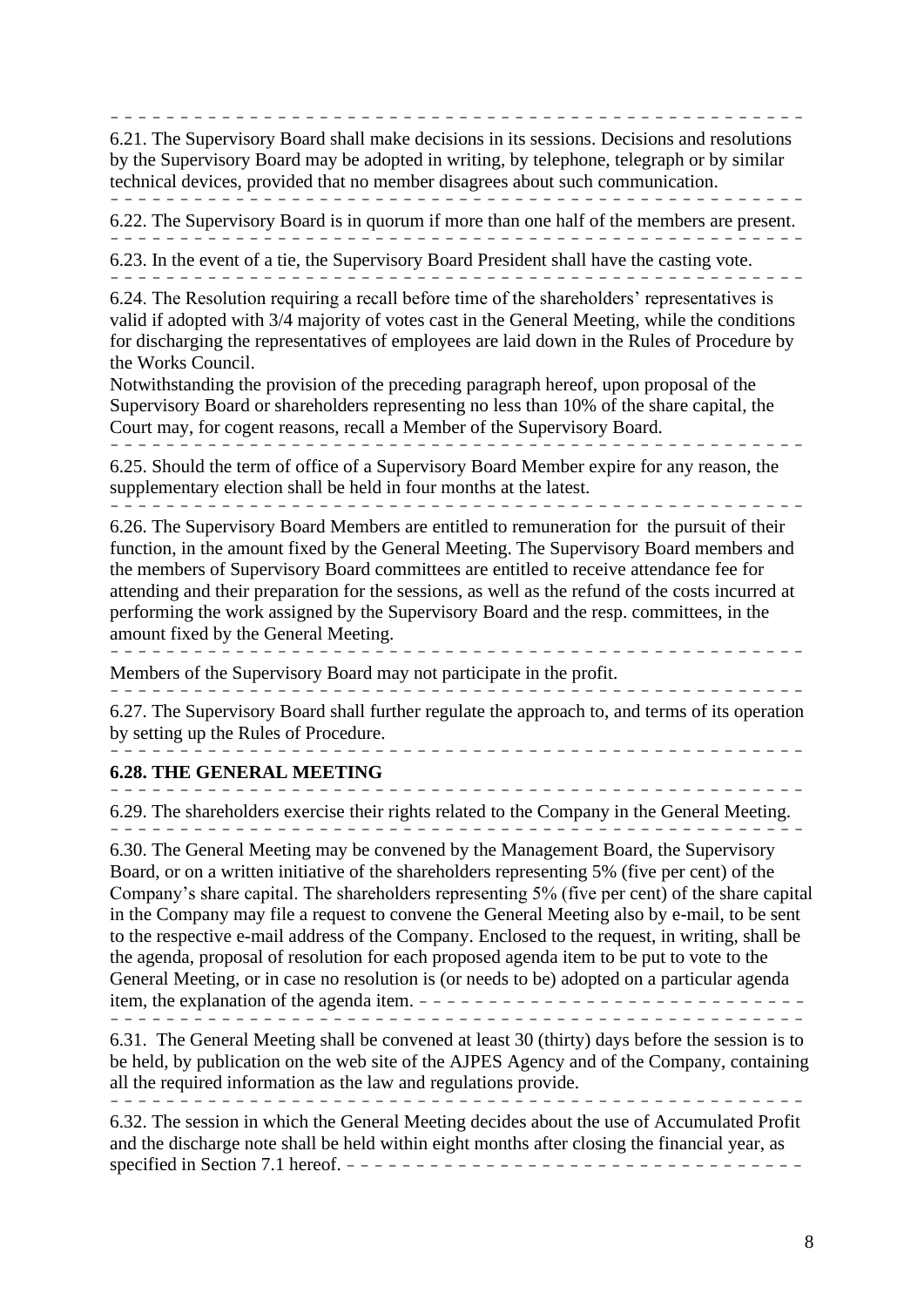The announcement of the session of the General Meeting that is to decide about the subject matters referred to in the preceding paragraph shall also contain the venue in which the Company's Annual Report and the Report by the Supervisory Board are available to the shareholders. - - - - - - - - - - - - - - - - - - - - - - - - - - - - - - - - - - - -

Upon receiving a shareholder's request in writing, the Company shall provide them free of charge, on the next working day, with a copy of the Annual Report and the Report of the Supervisory Board, unless these reports are published on the Company's website. -------------------------------------------------- 6.33. The General Meeting consists of the Shareholders.

----------------------------- ---------------------

6.34. As a rule, the General Meeting shall be held at the registered office of the Company. Unless otherwise decided by the Supervisory Board, the General Meeting shall be held in the Company's business premises. The Supervisory Board may decide to convene the General Meeting in another place if it deems that the venue proposed shall not adversely affect the attendance of shareholders.

With the Supervisory Board's consent, the Management Board may stipulate in the convening of the General Meeting of Shareholders that shareholders may participate in and cast votes before or at the General Meeting of Shareholders by electronic means, without being physically present. The Company's Management Board is authorised to arrange in detail the process of casting votes or participating in the General Meeting of Shareholders without being physically present, depending on the requirements and limitations needed to determine the identity of shareholders and ensure secure electronic communications in a way that is proportionate with the achievement of those objectives

-------------------------------------------------- 6.35. Only those shareholders who announce their participation to the Company by no later than the close of business on the fourth day prior to the General Meeting of Shareholders and who are entered as shareholders in the central register of book-entry securities by no later than the close of business on the seventh day prior to the General Meeting of Shareholders may participate and exercise their voting rights at the General Meeting of Shareholders.

--------------------------------------------------

6.36. The General Meeting decides validly if more than 15% (fifteen percent) of the votes are present in the session (first convening). If the quorum is not met in the first date set for the General Meeting, a new session with the same agenda shall be convened, in which the decisions shall be validly taken without regard to the quorum of the share capital represented; this fact shall be noted in the letter convening the General Meeting (the second convening of the General Meeting).

--------------------------------------------------

6.37. Save as otherwise provided by law or this Statute, the General Meeting shall decide by the majority of the votes cast.

The three-quarter majority of the capital represented is required for decisions in these matters: - changes to the Statute,

- decrease of capital stock,
- increase of capital stock,
- Status-related changes and termination of the Company,
- exclusion of the right of pre-emption of shareholders to a new issue of shares, save that it falls into the sphere of competence of the Managing Board (the approved capital) according to this Statute,
- Recalling the Supervisory Board members before time,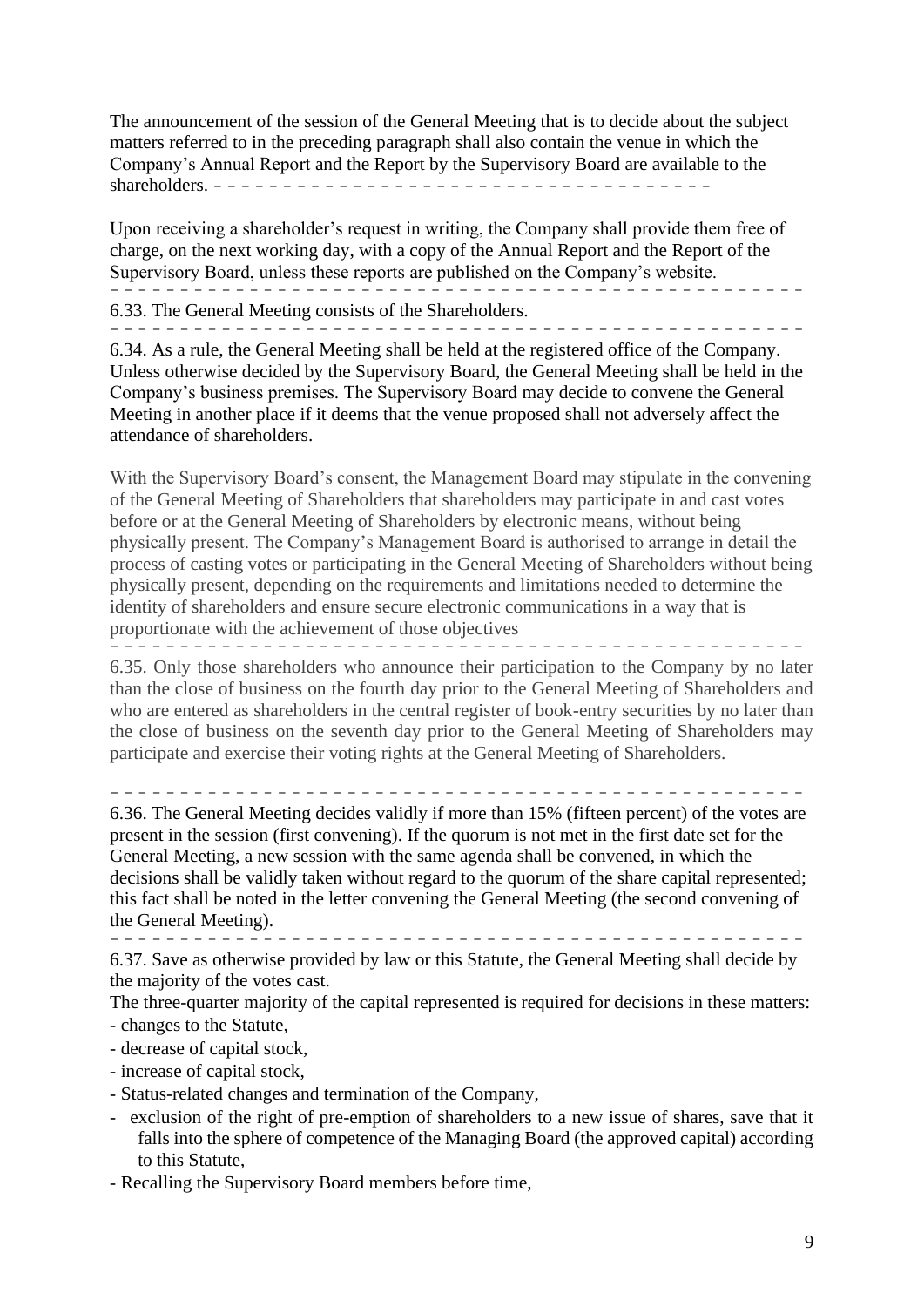- other issues required by law or this Statute.

In case of a change to this Statute giving rise to group the current shares into shares of a higher nominal amount, whereby the capital stock of the Company remain unchanged, such a grouping of shares shall be subject to the consent of each shareholder.

The Company has to publish the result of voting on the web site of the Company.

--------------------------------------------------

6.38. The shareholders exercise their rights from their shares directly in the General Meeting or indirectly, through proxies. The proxy (Power of Attorney) shall be granted in writing and deposited with the Company.

-------------------------------------------------- 6.39. Shareholders may appoint a proxy using the electronic means. The Form for voting by

proxy in the General Meeting is available on the web site of the Company (the Proxy Form). The proxy, scanned as attachment, may be transmitted by e-mail to the address published by the Company in the convocation of the General Meeting, or sent by telefax. The Company reserves the right to check the authenticity of the shareholder or the proxy-holder respectively. --------------------------------------------------

6.40 At the time of deciding on the use of accumulated profit in accordance with Section 7.9 hereof, the General Meeting also decides on awarding the discharge note to the Managing Board and Supervisory Board of the Company. - - - - - - - - - - - - - - - - - - - - - - - - --------------------------------------------------

If so decided by the General Meeting or required by the shareholders representing 10 % of the Company's share capital, the awarding the discharge note to each individual Member of the Managing or Supervisory Board shall be put to vote separately. - - - - - - - - - - - - - - - - - - ------------------------------------------------

6.41. By granting the discharge note, the General Meeting confirms and approves the work of the Managing Board and Supervisory Board in the resp. financial year, to which the Annual Report relates. - - - - - - - - - --------------------------------- ------

The fact that the General Meeting has not awarded the discharge note to the Managing Board or its particular Member is not yet construed as a vote of non-confidence to the Managing Board or that particular Member thereof. --------------------------------------------------

--------------------------------------------------

------- -------------------------------------------

6.42. The General Meeting shall, by a simple majority of votes cast, adopt its Rules of Procedure.

### **7.0. ANNUAL REPORT, PROFIT AND DIVIDENDS**

7.1. The Financial Year corresponds to the calendar year.

--------------------------------------------------

7.2. After closing the financial year, the Managing Board shall draw up the Annual Report within the term required by law and submit it to the Supervisory Board jointly with its proposal for the use of accumulated profit - to be presented to the General Meeting – and the Auditor's Report, in eight days after the latter has been received.

----------------- --------------------------------- The Audit of the Annual Report referred to in the first paragraph of this Section hereof shall

be completed within six months after closing the financial year. --------------------------------------------------

7.3. The Supervisory Board shall examine the Annual Report and proposal for the use of accumulated profit as submitted by the Managing Board, in accordance with Section 7.2. hereof.

----------------------- ---------------------------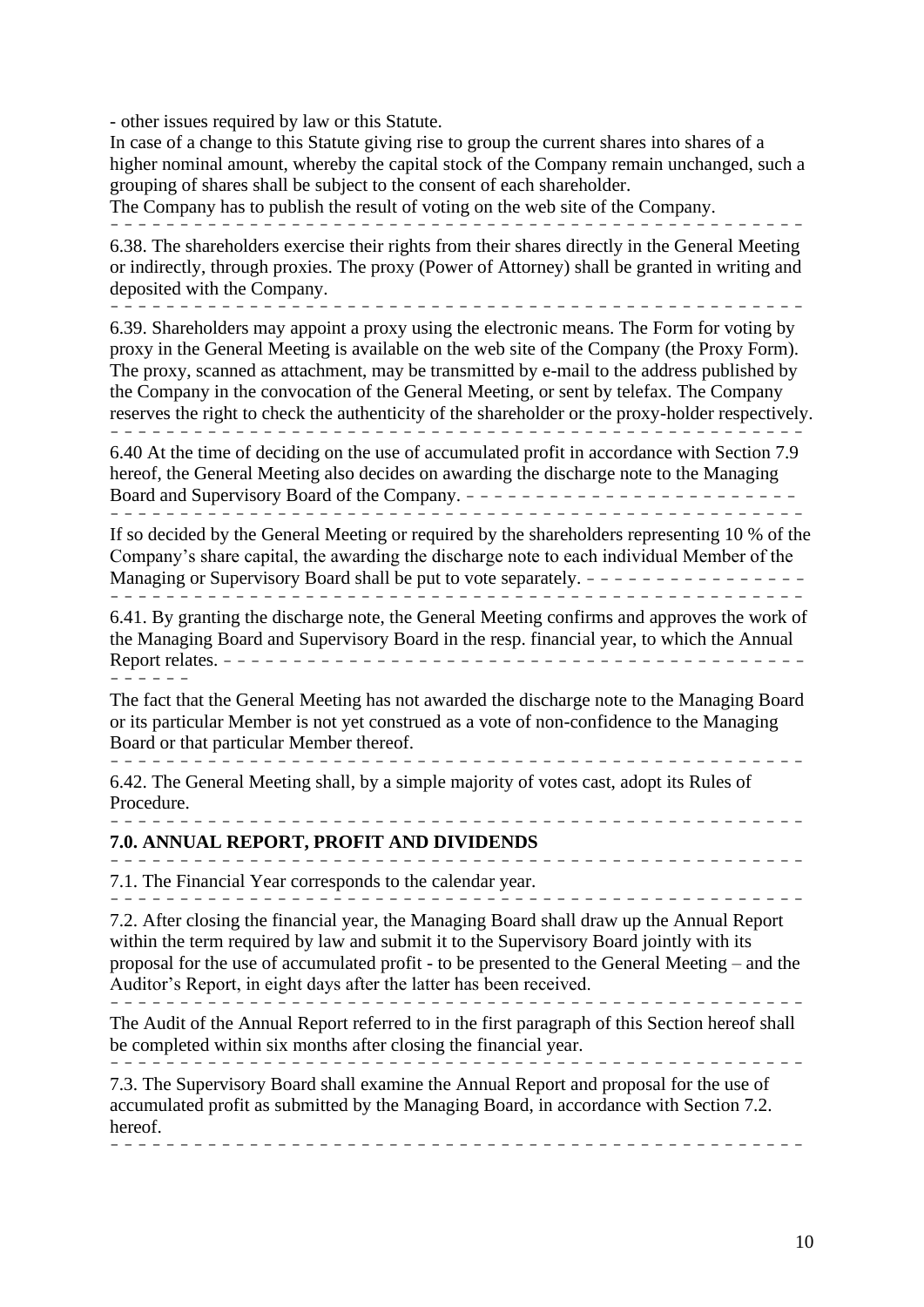Each Supervisory Board Member is entitled to examine and verify all the underlying documents for the Annual Report that are to be submitted for their perusal, unless the Supervisory Board should decide otherwise.

7.4. Having reviewed the Annual Report and proposal for the use of accumulated profit, the Supervisory Board shall draw up a report on its findings and submit it to the General Meeting. This report shall provide information on the approach applied, and scope of the review of the Company's management during the financial year. ----------------------- -------------------------------------------------- In its report, the Supervisory Board shall also include its position on the Auditor's Report. - - --------------------------- ----------------------- In the conclusion of its report, the Supervisory Board shall declare if there are any remarks to the Annual Report reviewed, and state whether it is confirming the Annual Report.  $- - - -$ ----------------------------------------------- --- 7.5. After the Supervisory Board has confirmed the Annual Report, it shall be deemed as approved. -------------------------------------------------- Within a month after the Annual Report has been submitted to its review, the Supervisory Board shall deliver its report to the Managing Board; otherwise the latter shall immediately grant an additional term - no more than one month – to the Supervisory Board. Should the Supervisory Board fail to deliver its report in the additional term, it shall be deemed that the Supervisory Board has not approved the Annual Report. -------------------------------------------------- 7.6. Upon publishing the call for the General Meeting, the Annual Report and the report by the Supervisory Board shall be made available to the shareholders at the registered office of the Company. ------------------------------------------ -------------------------------------------------- 7.7. Should the Supervisory Board not confirm the Company's Annual Report, and if both the Supervisory and Managing Board should leave the decision on adopting the Annual Report to the General Meeting, the latter shall be competent to adopt and approve the Annual Report. - -------------------------------------------------- In the cases referred to in the first paragraph of this Section, the report submitted by the Supervisory Board to the General Meeting shall comprise the Resolutions taken by the Managing and Supervisory Board. -------------------------------------------------- 7.8. When adopting the Annual Report, the General Meeting shall comply with the provisions of the Slovenian Companies Act (ZGD-1) and the International Financial Reporting Standards (IFRS). -------------------------------------------------- Should the General Meeting change the completed Annual Report of the Company, it shall be reviewed by the Auditor once again in two weeks' time after it was received by the General Meeting. ------ -------------------------------------------- 7.9. Upon proposal by the Managing Board and Supervisory Board, the General Meeting shall decide on the use of the Company's accumulated profit. -------------------- ---------------------------------------------- ----

The General Meeting's Resolution on the use of accumulated profit shall comprise the information on:

- the amount of accumulated profit,
- the portion of accumulated profit earmarked for payout to shareholders (dividends),
- the portion of accumulated profit to be allocated to other reserves from the profit,
- the portion of accumulated profit, the use of which shall be subject to a decision within the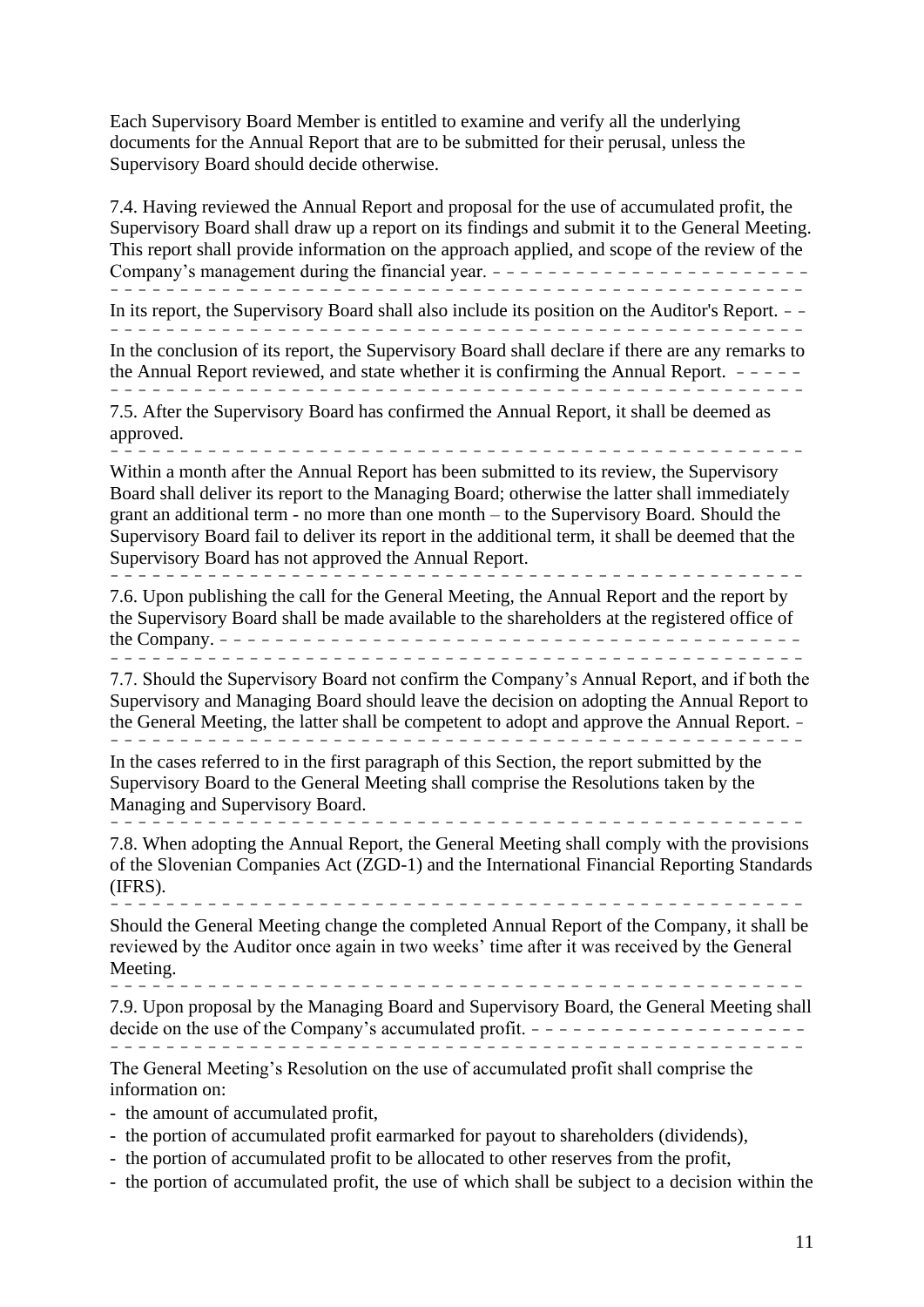next two financial years (Retained profit),

- the portion of accumulated profit to be used for other purposes as set out herein.

--------------------------------------------------

A portion of the profit achieved in a particular financial year may be used for the participation of workers in the profit (profit-sharing). - --------------------------------------------------

7.10. In deciding on the use of accumulated profit, the General Meeting is not bound to the proposal by the Managing Board and Supervisory Board, but rather to the Annual Report adopted.  $- - - - - - - - - - - - -$ 

The General Meeting's Resolution on the use of accumulated profit shall not change the Annual Report as it was adopted. ------------------------------- --------------------------------------------------

7.11. The Managing Board is authorised to pay out dividends (interim dividends) on the basis of the estimated accumulated profit of the current year.

--------------------------------------------------

The payout of dividend shall be approved by the Supervisory Board. Interim dividends may not exceed one half of the accumulated profit estimate including the reserves, and one half of the accumulated profit generated in the preceding year. --------------------------------------------------

### **8.0. INTERNAL ORGANIZATION OF THE COMPANY**

------ -------------------------------------------- 8.1. The Internal organization of the Company is set out in a special act adopted by the Managing Board. --------------------------------------------------

### **9.0. INFORMING THE SHAREHOLDERS**

----------------------- --------------------------- 9.1. Unless otherwise provided by special regulations/laws or this Statute, the information and communications of the Company subject to the publication requirement shall be published electronically via the SEO-Net information system of the Stock Exchange and on the website of the Company for no less than 7 (seven) days, however, only after the publication by the Stock Exchange (SEO-net) in electronic form.

--------------------------------------------------

9.2. The Annual Report with the Auditor's Opinion shall be published in the way as required by law and the derived secondary regulations, and submitted to the organization authorized for data processing and publishing, within eight months after closing the financial year. ----- ---------------------------------------------

9.3. The Company may publish its communication on internal notice boards and in other public media, as decided by the Managing Board or Supervisory Board. --------------------------------------------------

## **10. 0. THE TERM OF THE COMPANY, AND TERMINATION**

-------------------------------------------------- 10.1. The Company is established as a company with perpetual existence.

10.2. It may terminate for the reasons and subject to the procedure provided by the law.

# **11.0. CONFIDENTIALITY**

--------------------------------------------------

--------------------------------------------------

11.1. The Managing Board shall, by issuing a resolution, classify the information to be regarded as confidential. This resolution shall be submitted to shareholders, members of the Company bodies, employees and other persons responsible for protecting the business secrecy, binding them with the confidentiality requirements. ------------------------------------------------- -

11.2. The business secrecy shall govern any data and information, for which it is evident that considerable loss/ damage would arise if revealed to an unauthorized person. In its resolution